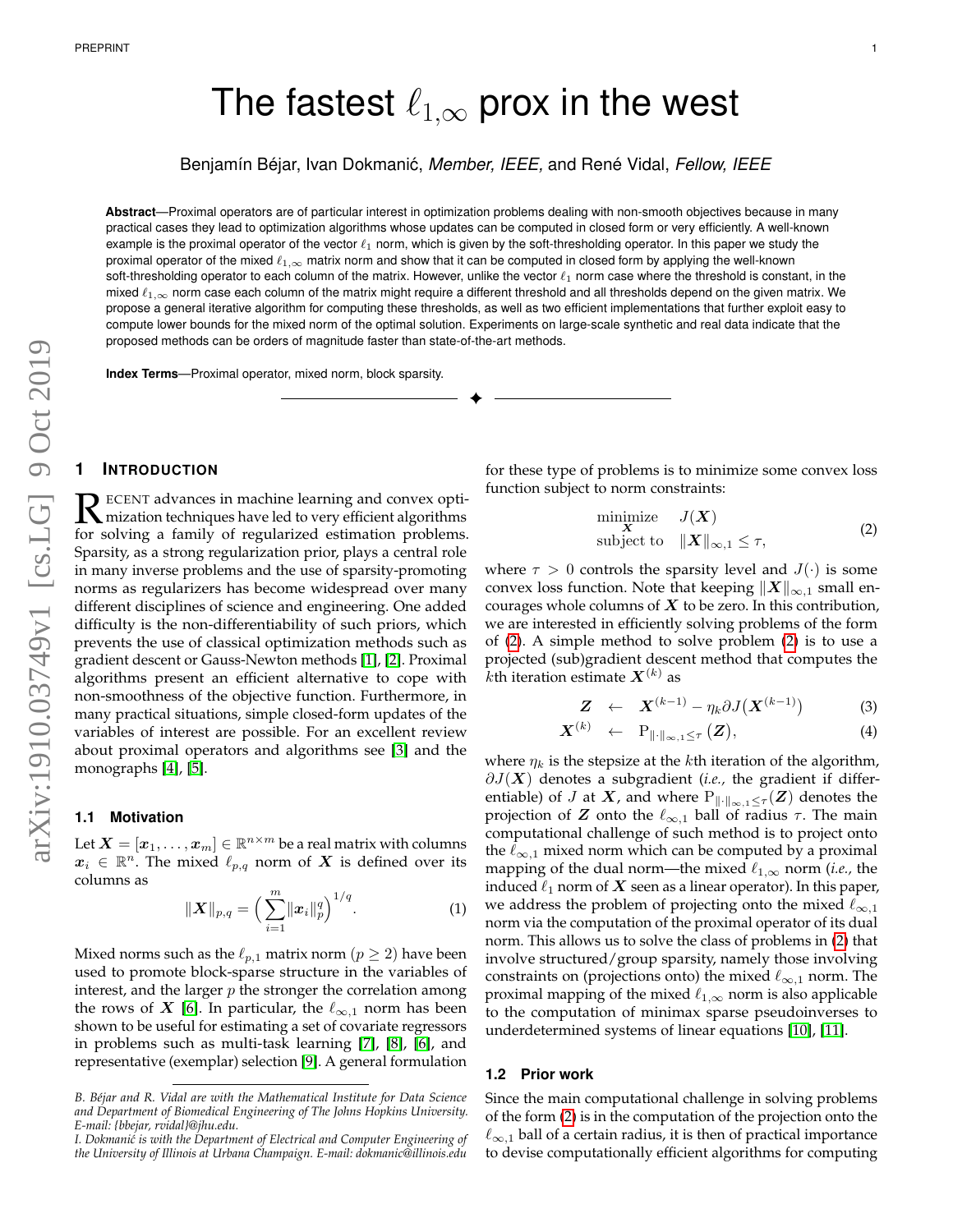such projections. An efficient method for computing these projections is proposed in [\[8\]](#page-7-7). The algorithm is based on sorting the entries of the  $n$  by  $m$  data matrix in order to find the values that satisfy the optimality conditions of the projection problem. The complexity of the method is dominated by the sorting operation and therefore has an average complexity of  $O(mn \log(mn))$ . An alternative strategy is to use root-search methods such as those in [\[12\]](#page-7-11), [\[13\]](#page-7-12) in order to find the optimal solution. Here we take an alternative approach and look at the proximal operator of the mixed  $\ell_{1,\infty}$  matrix norm. Since the mixed  $\ell_{1,\infty}$  and  $\ell_{\infty,1}$ norms are duals of each other, a simple relationship can be established between the proximal operator and the projection operator (see Section [2\)](#page-1-0). However, by looking at the proximal operator a better insight and understanding of the problem can be gained and exploited to accelerate the algorithms. Contrary to root-search methods our method is exact (up to machine precision), does not require any thresholds to determine convergence, and it is guaranteed to find the optimal solution in a finite number of iterations.

#### **1.3 Contributions**

In this paper we study the proximal operator of the mixed  $\ell_{1,\infty}$  matrix norm and show that it can be computed using a generalization of the well-known soft-thresholding operator from the vector to the matrix case. The generalization involves applying the soft-thresholding operator to each column of the matrix using a possibly different threshold for each column. Interestingly, all thresholds are related to each other via a quantity that depends on the given matrix. This is in sharp contrast to the vector case, where the threshold is constant and is given by the regularization parameter. To compute the proximal operator efficiently, we propose a general iterative algorithm based on the optimality conditions of the proximal problem. Our method is further accelerated by the derivation of easy to compute lower bounds on the optimal value of the proximal problem that contribute to effectively reduce the search space. A numerical comparison with the state of the art of two particular implementations of our general method reveals the improved computational efficiency of the proposed algorithms. We also illustrate the application of our results to biomarker discovery for the problem of cancer classification from gene expression data. The code used to generate the results presented in this paper is made publicly available by the authors.

# <span id="page-1-0"></span>**2 NORMS, PROJECTIONS, AND PROXIMAL OPERA-TORS**

In this section we present some background material that highlights the relationship between proximal operators, norms, and orthogonal projection operators.

Consider a non-empty closed convex set  $C \subset \mathbb{R}^n$ . The orthogonal projection of a point  $x \in \mathbb{R}^n$  onto  $\mathcal C$  is given by

$$
\mathbf{P}_{\mathcal{C}}(\boldsymbol{x}) = \underset{\boldsymbol{y} \in \mathcal{C}}{\operatorname{argmin}} \ \frac{1}{2} \|\boldsymbol{x} - \boldsymbol{y}\|_2^2, \tag{5}
$$

where we have included an irrelevant  $1/2$  factor for convenience in the exposition. Alternatively, we can also express

the projection of a point as an unconstrained optimization problem as

<span id="page-1-1"></span>
$$
\mathrm{P}_{\mathcal{C}}(\boldsymbol{x}) = \underset{\boldsymbol{y}}{\mathrm{argmin}} \; \mathbb{I}(\boldsymbol{y} \in \mathcal{C}) + \frac{1}{2} \|\boldsymbol{x} - \boldsymbol{y}\|_2^2, \tag{6}
$$

where we have moved the constraint into the objective by making use of the indicator function of a non-empty subset  $\mathcal{X} \subset \mathbb{R}^n$ , which is given by

$$
\mathbb{I}(\boldsymbol{x} \in \mathcal{X}) = \begin{cases} 0, & \boldsymbol{x} \in \mathcal{X} \\ +\infty, & \text{otherwise} \end{cases} \tag{7}
$$

Keeping in mind the definition of the projection operator given in [\(6\)](#page-1-1) as an unconstrained optimization problem, we are now ready to introduce the definition of the proximal operator. Let  $f(x) : \mathbb{R}^n \mapsto \mathbb{R}$  be a lower semicontinuous convex function. Then, for every  $x \in \mathbb{R}^n$  the proximal operator  $prox_f(x)$  is defined as

<span id="page-1-2"></span>
$$
\text{prox}_{f}(\bm{x}) = \underset{\bm{y}}{\text{argmin}} \ f(\bm{y}) + \frac{1}{2} \|\bm{x} - \bm{y}\|_{2}^{2}.
$$
 (8)

It is then clear, that the proximal operator can be regarded as a generalization of the projection operator (*e.g.,* replace  $f(\mathbf{y})$  by the indicator function of a set C). Note that, at every point, the proximal operator is the *unique* solution of an unconstrained convex optimization problem. Uniqueness of the proximal operator can be easily argued from the fact that the quadratic term in [\(8\)](#page-1-2) makes the optimization cost strictly convex.

An important particular case that often appears in practice is that where the function  $f$  is a norm. For example, problems of the form of [\(8\)](#page-1-2) appear in many learning and signal processing problems, where the quadratic term can be seen as a data-fidelity term while the function  $f$  can be thought of as imposing some prior on the solution (*e.g.,* sparsity). The special case where  $f$  is a norm has also a close connection to projections via the Moreau decomposition theorem as we shall describe next. Let  $f: \mathcal{X} \subseteq \mathbb{R}^n \mapsto \mathbb{R}$  be a lower semicontinuous convex function, then its Fenchel conjugate  $f^*$  is defined as

$$
f^*(\mathbf{y}) = \sup_{\mathbf{x} \in \mathcal{X}} \left\{ \langle \mathbf{y}, \mathbf{x} \rangle - f(\mathbf{x}) \right\}.
$$
 (9)

The Moreau decomposition theorem relates the proximal operators of a convex function and its Fenchel conjugate, as stated next.

*Theorem 1 ([\[14\]](#page-7-13)).* Let f be a lower-semicontinuous convex function and let  $f^*$  denote its Fenchel (or convex) conjugate, then

<span id="page-1-3"></span>
$$
\operatorname{prox}_{f}(\boldsymbol{x}) + \operatorname{prox}_{f^*}(\boldsymbol{x}) = \boldsymbol{x}.\tag{10}
$$

For the special case where  $f(x) = ||x||$  is a norm, it is well known that its Fenchel conjugate  $f^*$  is given by

$$
f^*(\bm{x}) = \mathbb{I}(\|\bm{x}\|_* \le 1) = \begin{cases} 0, & \|\bm{x}\|_* \le 1 \\ +\infty, & \text{otherwise} \end{cases}, \qquad (11)
$$

where  $\lVert \cdot \rVert_*$  is the dual norm of  $\lVert \cdot \rVert$  (*i.e.,*  $\lVert z \rVert_* = \sup_x {\{\langle z, x \rangle : \} }$  $||x|| \le 1$ ). That is, the Fenchel conjugate of a norm is the indicator function of the unit-norm ball of its dual norm (see for instance [\[2\]](#page-7-1) for a proof). Since the proximal operator of the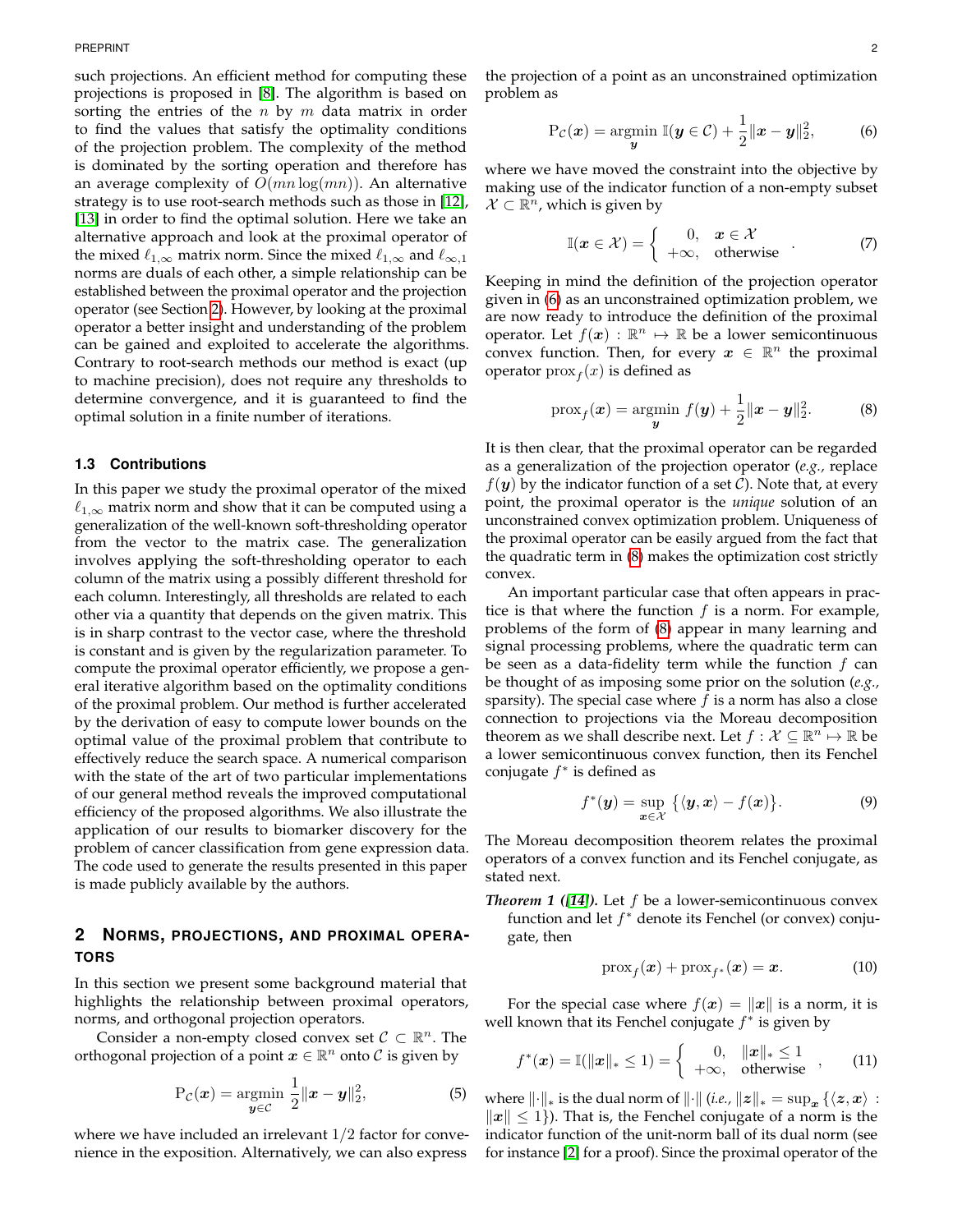indicator function of a set equals the orthogonal projection onto the set, it follows from [\(10\)](#page-1-3) that

<span id="page-2-0"></span>
$$
\text{prox}_{\lambda \|\cdot\|} = I - P_{\|\cdot\|_* \leq \lambda},\tag{12}
$$

where  $P_{\|\cdot\|_*<\lambda}$  denotes the projection onto the ball of radius  $\lambda$  of the dual norm, and where  $I$  is the identity operator.

Let  $\boldsymbol{X} \in \mathbb{R}^{n \times m}$  then its mixed  $\ell_{1,\infty}$  (induced  $\tilde{\ell}_1$ ) norm is given by

<span id="page-2-2"></span>
$$
\|\boldsymbol{X}\|_{1,\infty} = \max_{\|\boldsymbol{u}\|_{1}=1} \|\boldsymbol{X}\boldsymbol{u}\|_{1} = \max_{i} \|\boldsymbol{x}_{i}\|_{1}, \qquad (13)
$$

where  $x_i$  corresponds to the *i*th column of matrix  $X$ . For the case of the induced  $\ell_{\infty}$  operator norm we have the wellknown relationship

$$
||X||_{\infty} = \max_{||u||_{\infty}=1} ||Xu||_{\infty} = ||X^{\mathsf{T}}||_{1,\infty}.
$$
 (14)

Also, recall the duality relationship between the  $\ell_{\infty,1}$  norm and the mixed  $\ell_{1,\infty}$  norm:

<span id="page-2-1"></span>
$$
||\boldsymbol{X}||_{\infty,1} = \sum_{i=1}^{m} ||\boldsymbol{x}_{i}||_{\infty} = (||\boldsymbol{X}||_{1,\infty})_{*}.
$$
 (15)

Thus, without loss of generality, we will focus our analysis on the derivation of the proximal operator for the mixed  $\ell_{1,\infty}$ norm, and derive expressions for the proximal operators of the induced  $\ell_{\infty}$  and the projection operator onto the  $\ell_{\infty,1}$ norm using the above relationships.

# <span id="page-2-11"></span>**3** ANALYSIS OF THE MIXED  $\ell_{1,\infty}$  norm proximal **OPERATOR**

The relationship given in [\(12\)](#page-2-0) makes it clear that finding the proximal operator of a norm amounts to knowing how to project onto the unit-norm ball of the dual norm and viceversa. In [\[8\]](#page-7-7) the authors derived the optimality conditions for the projection onto the  $\ell_{\infty,1}$  norm (see [\(15\)](#page-2-1)) and proposed an algorithm for its computation based on sorting the entries of the matrix. Since these norms are duals of each other, the proximal operator for such norms can be readily computed based on [\(12\)](#page-2-0). In contrast, we look at the proximal operator itself and derive the optimality conditions. By doing so, we arrive at a more compact expression for the optimality conditions that generalizes the well-known soft-thresholding algorithm to the matrix case. Our analysis allows for a more intuitive interpretation of the proximal operator as well as the derivation of novel algorithms for its computation.

Given a matrix  $V \in \mathbb{R}^{n \times m}$ , the proximal operator of the mixed  $\ell_{1,\infty}$  norm with parameter  $\lambda > 0$  is the solution to the following convex optimization problem:

$$
\text{prox}_{\lambda \| \cdot \|_{1,\infty}}(\boldsymbol{V}) = \underset{\mathbf{X}}{\text{argmin}} \, \| \mathbf{X} \|_{1,\infty} + \frac{1}{2\lambda} \| \mathbf{X} - \mathbf{V} \|_{F}^{2}.
$$
 (16)

Using the definition of the mixed norm in [\(13\)](#page-2-2), we can rewrite problem [\(16\)](#page-2-3) as the following constrained optimization problem:

<span id="page-2-5"></span>
$$
\begin{array}{ll}\n\text{minimize} & t + \frac{1}{2\lambda} \| \mathbf{X} - \mathbf{V} \|_F^2 \\
\text{subject to} & \|\mathbf{x}_i\|_1 \le t, \quad i = 1, \dots, m.\n\end{array} \tag{17}
$$

By looking at the structure of problem [\(17\)](#page-2-4) it is easy to derive the following result:

*Lemma 1 (Matched Sign).* The sign of the optimal solution  $X^*$  of [\(17\)](#page-2-4) must match the sign of V, that is

$$
sign(\mathbf{X}^*) = sign(\mathbf{V}), \qquad (18)
$$

where the  $sign(\cdot)$  function operates element-wise.

*Proof:* The proof follows by contradiction. Assume  $(X^*, t^*)$  is the optimal solution to problem [\(17\)](#page-2-4) and that there are some nonzero entries of  $X^*$  that have the opposite sign to the corresponding entries in  $V$ *, i.e.,*  $\text{sign}(\vec{x_{ij}})$  =  $-\text{sign}(v_{ij})$  for some ij. Now, form the matrix X such that  $\tilde{x}_{ij}$  =  $\text{sign}(v_{ij}) | x_{ij}^\star |.$  The point  $(\tilde{\bm{X}}, t^\star)$  is feasible and causes a reduction in the objective function since  $\|\tilde{X} - V\|_F < \|X^* - V\|_F$  while keeping the norm unchanged  $\|\bm{X}^{\star}\|_{1,\infty}$  =  $t^{\star}$  =  $\|\tilde{\bm{X}}\|_{1,\infty}.$  This contradicts the assumption that  $X^*$  is the optimal solution.  $\Box$ 

Based on Lemma [1](#page-2-5) the problem of finding the proximal operator in [\(17\)](#page-2-4) boils down to finding the magnitudes of the entries of the matrix X. Therefore, we can formulate it as<sup>[1](#page-2-6)</sup>

$$
\begin{array}{ll}\n\text{minimize} & t + \frac{1}{2\lambda} \|\mathbf{X} - \mathbf{U}\|_F^2 \\
\text{subject to} & \mathbf{1}^\mathsf{T} \mathbf{x}_i \leq t, \quad \mathbf{x}_i \geq \mathbf{0}, \quad i = 1, \dots, m,\n\end{array} \tag{19}
$$

where  $\boldsymbol{U} \,=\, [\boldsymbol{u}_1, \dots, \boldsymbol{u}_m] \,\in\, \mathbb{R}_+^{n\times m}$  is a matrix with nonnegative entries given by  $u_{ij} = |v_{ij}|$ . The following result determines the optimal solution of problem [\(19\)](#page-2-7) and, as a consequence, it also determines the proximal operator of the mixed  $\ell_{1,\infty}$  norm:

<span id="page-2-10"></span>**Proposition 1.** The optimal solution  $(X^*, t^*)$  of problem [\(19\)](#page-2-7) is given by

<span id="page-2-8"></span><span id="page-2-7"></span>
$$
\boldsymbol{X}^{\star} = \left[ \boldsymbol{U} - \lambda \boldsymbol{1} \boldsymbol{\mu}^{\mathsf{T}} \right]_{+}, \tag{20}
$$

<span id="page-2-12"></span>and

$$
t^* = \frac{\sum_{i \in \mathcal{M}^*} \frac{1}{|\mathcal{J}_i^*|} \sum_{j \in \mathcal{J}_i^*} u_{ij} - \lambda}{\sum_{i \in \mathcal{M}^*} \frac{1}{|\mathcal{J}_i^*|}},
$$
(21)

where  $[\cdot]_+ = \max(\cdot, 0)$ ,  $\mathcal{M}^\star = \{1 \leq i \leq m \,:\, \mathbf{1}^\mathsf{T} \boldsymbol{u}_i \geq t^\star\}$ is the set of columns affected by thresholding,  $\mathcal{J}_i^*$  =  ${1 \leq j \leq n : u_{ij} - \lambda \mu_i^{\star} \geq 0}$  is the set of indices of the non-zero entries of  $x_i^*$ , and

<span id="page-2-9"></span>
$$
\mu_i^* = \Big[\frac{\sum_{j \in \mathcal{J}_i^*} u_{ij} - t^*}{\lambda |\mathcal{J}_i^*|}\Big]_+, \ i = 1, \dots, m. \qquad (22)
$$

is the *i*th entry of the vector  $\boldsymbol{\mu} \in \mathbb{R}^m$ .

*Proof:* The Lagrangian of problem [\(19\)](#page-2-7) is given by

<span id="page-2-3"></span>
$$
\mathcal{L}(\boldsymbol{X},t,\boldsymbol{\mu},\{\boldsymbol{\sigma}_i\}_{i=1}^m) = t + \frac{1}{2\lambda} \sum_{i=1}^m \|\boldsymbol{x}_i - \boldsymbol{u}_i\|^2
$$
  
+ 
$$
\sum_{i=1}^m \mu_i (\boldsymbol{1}^\top \boldsymbol{x}_i - t) - \sum_{i=1}^m \boldsymbol{\sigma}_i^\top \boldsymbol{x}_i .
$$
(23)

<span id="page-2-4"></span>Since the problem is convex, the necessary and sufficient conditions for optimality are given by the KKT conditions:

<span id="page-2-6"></span><sup>1.</sup> Notice that this is a power allocation problem which belongs to the general family of waterfilling problems [\[15\]](#page-7-14).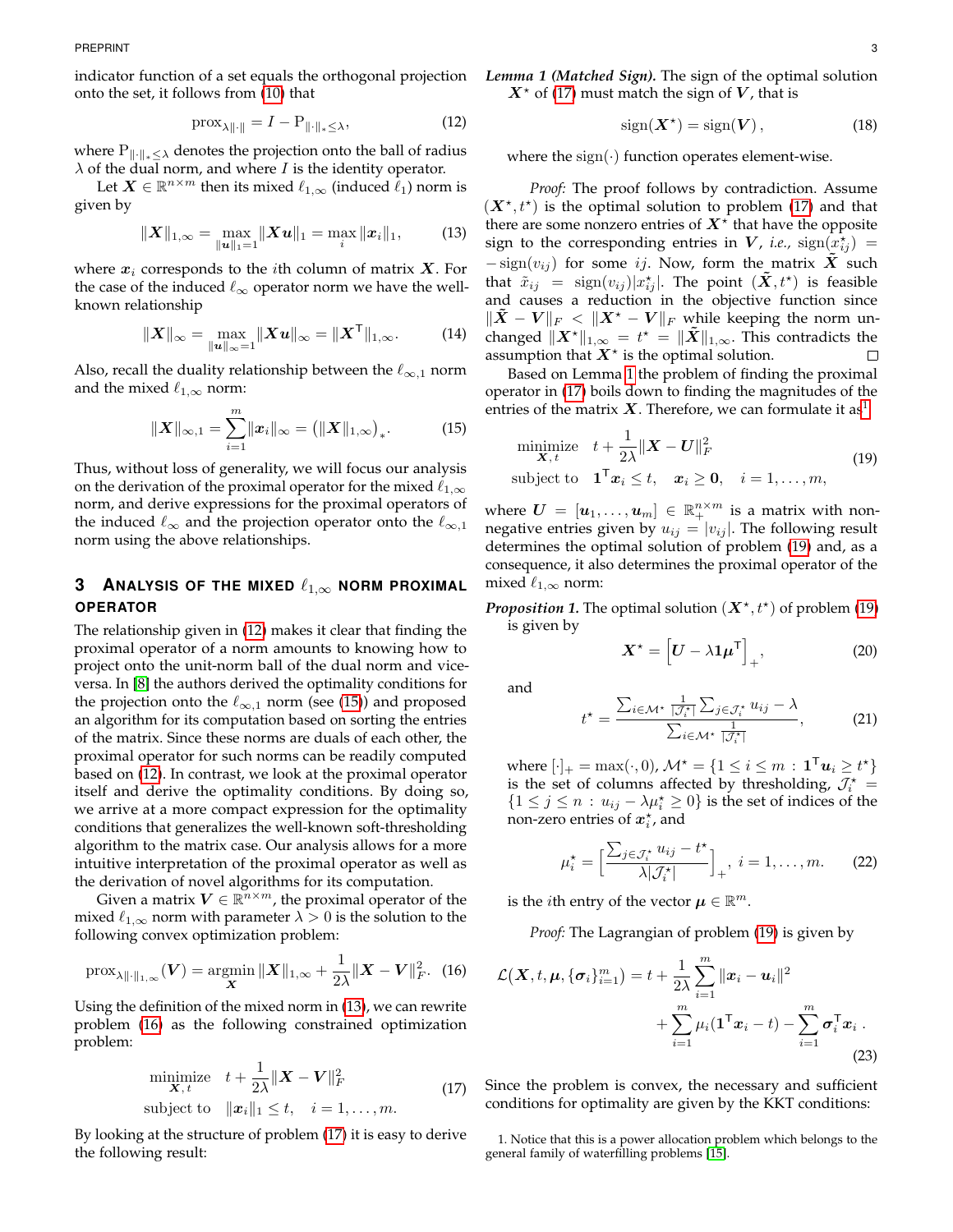Zero gradient of the Lagrangian

$$
\frac{\partial \mathcal{L}}{\partial \mathbf{x}_k} = \frac{1}{\lambda} (\mathbf{x}_k - \mathbf{u}_k) + \mu_k \mathbf{1} - \boldsymbol{\sigma}_k = \mathbf{0}, \ \forall k \qquad (24)
$$

$$
\frac{\partial \mathcal{L}}{\partial t} = 1 - \sum_{i=1}^{m} \mu_i = 0 \tag{25}
$$

• Primal and dual feasibility

$$
\mathbf{1}^{\mathsf{T}}\boldsymbol{x}_k \leq t, \quad \boldsymbol{x}_k \geq \mathbf{0}, \quad k = 1, \ldots, m \qquad (26)
$$

$$
\boldsymbol{\mu} \geq \mathbf{0}, \quad \boldsymbol{\sigma}_k \geq \mathbf{0}, \quad k = 1, \dots, m \qquad (27)
$$

Complementary slackness

$$
\mu_k(\mathbf{1}^{\mathsf{T}}\mathbf{x}_k - t) = 0, \quad k = 1, \dots, m \tag{28}
$$

<span id="page-3-6"></span>
$$
\boldsymbol{\sigma}_k \odot \boldsymbol{x}_k = 0, \quad k = 1, \ldots, m, \tag{29}
$$

where  $\odot$  denotes element-wise product.

We start by showing that equation [\(20\)](#page-2-8) holds or equivalently, that every column  $x_k$  of  $X$  satisfies

$$
\boldsymbol{x}_k = \begin{bmatrix} \boldsymbol{u}_k - \lambda \mu_k \mathbf{1} \end{bmatrix}_+, \ k = 1, \ldots, m. \tag{30}
$$

In order to do so, let  $\mathcal{M} = \{1 \leq i \leq m \, : \, \boldsymbol{1}^\mathsf{T} \boldsymbol{u}_i \geq t\}$  be the set of columns that are affected by thresholding. Take for instance  $x_k$  for some  $k \in \mathcal{M}$ , then we have

$$
x_k = u_k - \lambda \mu_k \mathbf{1} + \lambda \sigma_k. \tag{31}
$$

In this case we can have  $x_{kj} > 0$  which, by [\(29\)](#page-3-0), [\(26\)](#page-3-1), [\(27\)](#page-3-2) implies  $\sigma_{kj} = 0$ . Alternatively, we can have  $x_{ki} = 0$  which means  $u_{kj} - \lambda \mu_k < 0$ . Therefore, both situations can be written in compact form as

<span id="page-3-4"></span>
$$
\boldsymbol{x}_k = \begin{bmatrix} \boldsymbol{u}_k - \lambda \mu_k \mathbf{1} \end{bmatrix}_+, \ k \in \mathcal{M}, \tag{32}
$$

where the thresholding operation  $[\cdot]_+$  is applied elementwise. Alternatively, take  $x_k$  for some  $k \notin \mathcal{M}$  then from [\(28\)](#page-3-3) it follows that  $\mu_k = 0$  and hence,  $\boldsymbol{x}_k = \boldsymbol{u}_k + \lambda \boldsymbol{\sigma}_k$ . From [\(29\)](#page-3-0) and the fact that  $u_k \geq 0$  it follows that  $\sigma_k = 0$  for all  $k \notin \mathcal{M}$ . Therefore, we have that

<span id="page-3-5"></span>
$$
x_k = u_k, \ k \notin \mathcal{M}.
$$
 (33)

Since  $\mu_k = 0$  for  $k \notin \mathcal{M}$  we can put together [\(32\)](#page-3-4) and [\(33\)](#page-3-5) into a single expression as in [\(30\)](#page-3-6). It remains now to derive an expression that relates  $t$  and  $\{\mu_k\}_{k=1}^m$ . We know from [\(28\)](#page-3-3) and the fact that  $\mu_k \neq 0$  for  $k \in \mathcal{M}$  that

$$
\mathbf{1}^{\mathsf{T}}\boldsymbol{x}_k = \sum_{j=1}^n \left[ u_{kj} - \lambda \mu_k \right]_+ = \sum_{j \in \mathcal{J}_k} (u_{kj} - \lambda \mu_k) = t, \ k \in \mathcal{M}, \tag{34}
$$

where we the set  $\mathcal{J}_k$  denotes the non-zero entries of  $x_k$ . Solving for  $\mu_k$  in [\(34\)](#page-3-7) leads to

$$
\mu_k = \frac{\sum_{j \in \mathcal{J}_k} u_{kj} - t}{\lambda |\mathcal{J}_k|}, \, k \in \mathcal{M}.
$$

Recall that for  $k \notin \mathcal{M}$  we have  $\mu_k \,=\, 0$  and  $\mathbf{1}^\mathsf{T} \boldsymbol{u}_k \, < \, t$ therefore, we can compactly express  $\mu_k$  as

$$
\mu_k = \Big[\frac{\sum_{j \in \mathcal{J}_k} u_{kj} - t^{\star}}{\lambda |\mathcal{J}_k|}\Big]_+, \ k = 1, \ldots, m,
$$

and we recover the expression in [\(22\)](#page-2-9). Finally, using equation [\(25\)](#page-3-8) it is easy to check that

$$
t^* = \frac{\sum_{k \in \mathcal{M}} \frac{1}{|\mathcal{J}_k|} \sum_{j \in \mathcal{J}_k} u_{kj} - \lambda}{\sum_{k \in \mathcal{M}} \frac{1}{|\mathcal{J}_k|}},
$$

which completes the proof.

We are now ready to derive an expression for the proximal operator of the mixed  $\ell_{1,\infty}$  norm as:

<span id="page-3-8"></span>*Corollary 1 (Proximal Operator).* The proximal operator in [\(16\)](#page-2-3) is given by

<span id="page-3-9"></span>
$$
\mathrm{prox}_{\lambda \|\cdot\|_{1,\infty}}(\boldsymbol{V}) = \mathrm{sign}(\boldsymbol{V}) \odot \left[|\boldsymbol{V}| - \lambda \mathbf{1} \boldsymbol{\mu}^{\mathsf{T}}\right]_{+}, \quad (36)
$$

where  $\mu$  is given as in Proposition [1.](#page-2-10)

<span id="page-3-2"></span><span id="page-3-1"></span>*Proof:* It follows directly from Lemma [1](#page-2-5) and Proposition [1.](#page-2-10) П

<span id="page-3-3"></span><span id="page-3-0"></span>The expression in Corollary [1](#page-3-9) resembles very much the well-known soft-thresholding operator. In fact, the proximal operator of the mixed  $\ell_{1,\infty}$  norm applies a soft-thresholding operation to every column of the matrix but with a different threshold value  $\lambda \mu_i$  for each column  $i = 1, \ldots, m$  (see Fig. [1\)](#page-4-0). As expected, the above expression reduces to softthresholding for  $m = 1$ :

*Corollary 2 (Soft-thresholding).* In the case  $m = 1$  so that  $\bm{V}=\bm{v}\in\mathbb{R}^n$  is a vector, the proximal operator is given by the well-known soft-thresholding

$$
\mathrm{prox}_{\lambda \|\cdot\|_1}(\boldsymbol{v}) = \mathrm{sign}(\boldsymbol{v}) \odot [|\boldsymbol{v}| - \lambda \mathbf{1}]_+.
$$
 (37)

*Proof:* By setting  $m = 1$  $m = 1$  we get from Proposition 1 that  $t = \sum_{j \in \mathcal{J}} |v_j| - |\mathcal{J}| \lambda$ , where  $\mathcal J$  is the set of non-zero entries of the optimal vector  $x^*$ . Substituting this value into [\(22\)](#page-2-9) we get that  $\mu^* = 1$ . The result then follows from Corollary [1.](#page-3-9) *Corollary 3 (Projection onto the*  $\ell_{\infty,1}$  *ball).* The projection onto the  $\ell_{\infty,1}$  ball of radius  $\lambda$  is

$$
\mathrm{P}_{\|\cdot\|_{\infty,1}\leq\lambda}(\boldsymbol{V})=\mathrm{sign}(\boldsymbol{V})\odot\min\left(|\boldsymbol{V}|,\lambda\mathbf{1}\boldsymbol{\mu}^{\mathsf{T}}\right),\quad(38)
$$

with  $\mu$  given as in Proposition [1.](#page-2-10)

*Proof:* The result follows from Corollary [1,](#page-3-9) [\(12\)](#page-2-0) and [\(15\)](#page-2-1).

Remark: Note that the results presented in this section can be trivially extended to the case of complex-valued matrices by interpreting the sign operation as extracting the phase of a complex number (*i.e.*,  $sign(V) = V/|V|$ ).

# <span id="page-3-7"></span>**4 ALGORITHMS FOR COMPUTING THE MIXED**  $\ell_{1,\infty}$ **NORM PROXIMAL OPERATOR**

The results in Proposition [1](#page-2-10) and Corollary [1](#page-3-9) give us the basis for finding an efficient algorithm for computing the mixed  $\ell_{1,\infty}$  norm proximal operator. However, the computation of the proximal operator directly from those expressions requires knowledge about the optimal sets  $\mathcal{M}^{\star}$  and  $\{\mathcal{J}_{i}^{\star}\}_{i=1}^{m}$ , which are not known a priori. In this section we present a procedure for addressing this issue. But first, we describe an efficient pre-processing stage that can be used to reduce the search space for the optimal sets  $\mathcal{M}^\star$  and  $\{\mathcal{J}_i^\star\}_{i=1}^m$  needed to compute the proximal operator in Proposition [1.](#page-2-10) The idea is to maximize a lower bound on the mixed  $\ell_{1,\infty}$  norm of the optimal solution, which allows us to discard columns that will not be affected by thresholding hence, reducing the search space for the optimal sets  $\mathcal{M}^*$  and  $\{\mathcal{J}_i^*\}_{i=1}^m$ . This allows us to effectively reduce the dimensionality of the problem since our algorithm will be then applied to a smaller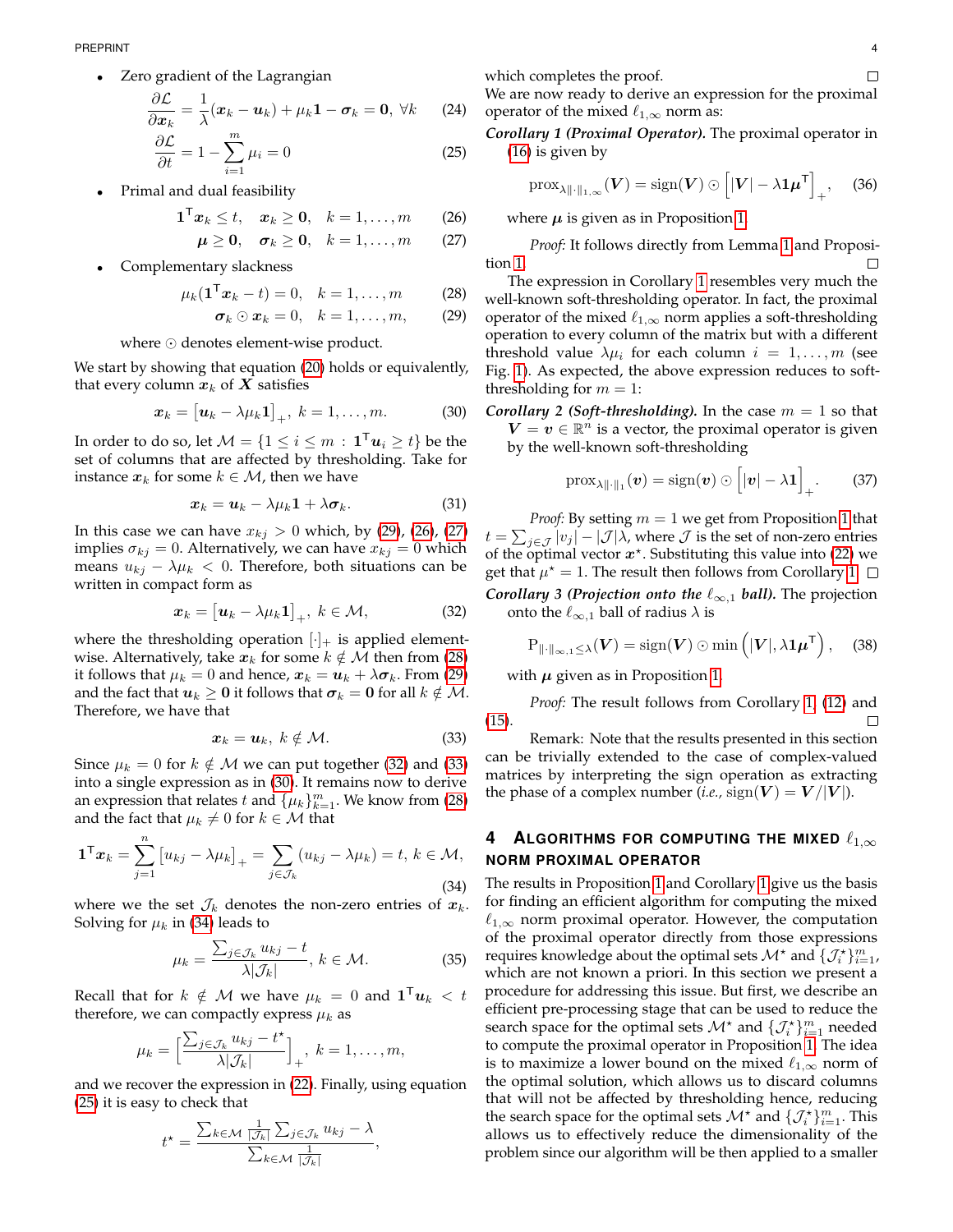

Fig. 1. Illustration of the effect of the proximal operator. The left plot corresponds to the original matrix while the right plot corresponds to its thresholded counterpart. The bottom color plots represent the  $\ell_1$  norm of each column. Warmer colors mean larger entries. The proximal operator projects the columns of the input matrix onto the  $\ell_1$  ball of radius  $t^\star.$ 

matrix (*i.e.,* a matrix which contains a subset of columns of the original input matrix). After describing a procedure to maximize such lower bound we then propose a general iterative algorithm that uses the results in Proposition [1](#page-2-10) and Corollary [1](#page-3-9) to find the right solution.

#### **4.1 A lower bound on the norm**

It follows from the analysis presented in Section [3](#page-2-11) that only a subset of the columns of the matrix  $V$  might be affected by the proximal operator (*i.e.*, those with  $\ell_1$  norm larger than  $t^*$ ). This fact can be exploited to reduce the search space of the problem provided that some knowledge about the value of  $t^{\star}$  is available. In particular, having a lower bound on  $t^{\star}$ would allow us to discard columns with smaller  $\ell_1$  norm. It turns out that a simple lower bound can be derived from the optimality conditions as stated in the following result:

*Lemma* 2 (*Lower-bound on the norm*). Let  $X^*$  $\mathrm{prox}_{\lambda\|\cdot\|_{1,\infty}}(\boldsymbol{V})$  for some  $\boldsymbol{V}\in\mathbb{R}^{n\times m}.$  Let  $t^{\star}=\|\boldsymbol{X}^{\star}\|_{1,\infty}$ be the mixed  $\ell_{1,\infty}$  norm of the optimal solution. Then, for any subset  $M \subseteq \{1, \ldots, m\}$ 

<span id="page-4-1"></span>
$$
t_{\mathcal{M}} = \frac{1}{|\mathcal{M}|} \left( \sum_{i \in \mathcal{M}} ||\boldsymbol{v}_i||_1 - n\lambda \right) \le t^*.
$$
 (39)

*Proof:* From the optimality conditions of Problem [\(19\)](#page-2-7) we know that  $x_i^* = [u_i - \lambda \mu_i^* \mathbf{1}]_+$ , with  $u_i = |v_i|$ , and that  $\boldsymbol{1}^\mathsf{T} \boldsymbol{x}_i^\star \leq t^\star.$  Then, it follows that

$$
t^* \geq \frac{1}{|\mathcal{M}|} \sum_{i \in \mathcal{M}} \mathbf{1}^\mathsf{T} \mathbf{x}_i^* = \frac{1}{|\mathcal{M}|} \sum_{i \in \mathcal{M}} \mathbf{1}^\mathsf{T} [u_i - \lambda \mu_i^* \mathbf{1}]_+ \geq \frac{1}{|\mathcal{M}|} \sum_{i \in \mathcal{M}} \mathbf{1}^\mathsf{T} (u_i - \lambda \mu_i^* \mathbf{1}) = \frac{1}{|\mathcal{M}|} \sum_{i \in \mathcal{M}} (\mathbf{1}^\mathsf{T} u_i - n \lambda \mu_i^*) \geq \frac{1}{|\mathcal{M}|} (\sum_{i \in \mathcal{M}} \mathbf{1}^\mathsf{T} u_i - n \lambda) = \frac{1}{|\mathcal{M}|} (\sum_{i \in \mathcal{M}} ||v_i||_1 - n \lambda),
$$
\n(40)

where the last inequality follows from the fact that  $\sum_{i\in\mathcal{M}}\mu_i^{\star}\leq 1.$ 

In order to reduce the search space of the problem, we can maximize the upper bound  $t_M$  in [\(39\)](#page-4-1) with respect to  $M$ . Since the sum  $\sum_{i\in\mathcal{M}}\lVert\bm{v}_i\rVert_1$  is maximized when we choose the columns of  $V$  with the largest norm, a simple method to compute the set  $M$  that maximizes  $t_M$  is to sort the columns of V according to their  $\ell_1$  norm, evaluate the objective for

<span id="page-4-0"></span>the top  $k$  columns, and choose the value of  $k$  that maximizes  $t_M$ , as described in Algorithm [1.](#page-4-2) Specifically, we form the vector  $\boldsymbol{w}$  that contains the  $\ell_1$  norms of the columns of  $\boldsymbol{V}$ in decreasing order. From  $w$  we compute the partial sums  $s_k = \sum_{i=1}^k w_i$  for  $k = 1, \ldots, m$ , and evaluate the value of the bound [\(39\)](#page-4-1) as described in Algorithm [1](#page-4-2) to find its maximizer.

|  |  | <b>Algorithm 1</b> Maximizing the lower bound (39) on $t^*$ |  |  |  |  |  |
|--|--|-------------------------------------------------------------|--|--|--|--|--|
|--|--|-------------------------------------------------------------|--|--|--|--|--|

- <span id="page-4-2"></span>1: Input:  $(V, \lambda)$
- 2: Initialization:  $\boldsymbol{U} \leftarrow |\boldsymbol{V}|$  and  $\boldsymbol{v} \leftarrow \boldsymbol{1}^\mathsf{T} \boldsymbol{U}$

3: Sort by 
$$
\ell_1
$$
 norm such that  $w_1 \geq w_2 \geq \cdots \geq w_m$ 

$$
\bm{w} \gets \text{sort}(\bm{v})
$$

4: Compute the maximizer

$$
s_k \leftarrow \sum_{i=1}^k w_i, \, k = 1, \dots, m
$$

$$
t \leftarrow \max_{1 \le k \le m} \left( (s_k - n\lambda)/k \right)
$$

5: Return: t

Note however, that while Algorithm [1](#page-4-2) allows us to efficiently find a maximum lower bound  $t_{\mathcal{M}}$  for  $t^*$ , depending on the parameter  $\lambda$ , the maximum lower bound might be smaller than zero, in which case it is not useful. In such case, an alternative lower bound for  $t^*$  is given by the following result:

*Lemma 3.* Let  $X^* = \text{prox}_{\lambda \| \cdot \|_{1,\infty}}(V)$  for some  $V \in \mathbb{R}^{n \times m}$ . Let  $t^* = ||X^*||_{1,\infty}$  be the mixed  $\ell_{1,\infty}$  norm of the optimal solution. Then, it holds that

<span id="page-4-3"></span>
$$
\frac{1}{m}(\|\mathbf{V}\|_{\infty,1}-\lambda)=\frac{1}{m}\left(\sum_{i=1}^{m}\|\mathbf{v}_{i}\|_{\infty}-\lambda\right)\leq t^{\star},\qquad(41)
$$

*Proof:* From [\(25\)](#page-3-8) we know that  $\sum_{i=1}^{m} \mu_i^* = 1$ . It also holds that  $t^\star \geq \mathbf{1}^\mathsf{T} \boldsymbol{x}_i^\star$ , hence

$$
m t^* \geq \sum_{i=1}^m \mathbf{1}^\mathsf{T} \mathbf{x}_i^* = \sum_{i=1}^m \mathbf{1}^\mathsf{T} [\mathbf{u}_i - \lambda \mu_i^* \mathbf{1}]_+ \geq \sum_{i=1}^m \left( \max_{1 \leq j \leq n} u_{ij} - \lambda \mu_i^* \right) = \sum_{i=1}^m \|\mathbf{u}_i\|_\infty - \lambda \sum_{i=1}^m \mu_i^* = \|\mathbf{U}\|_{\infty, 1} - \lambda = \|\mathbf{V}\|_{\infty, 1} - \lambda.
$$
\n(42)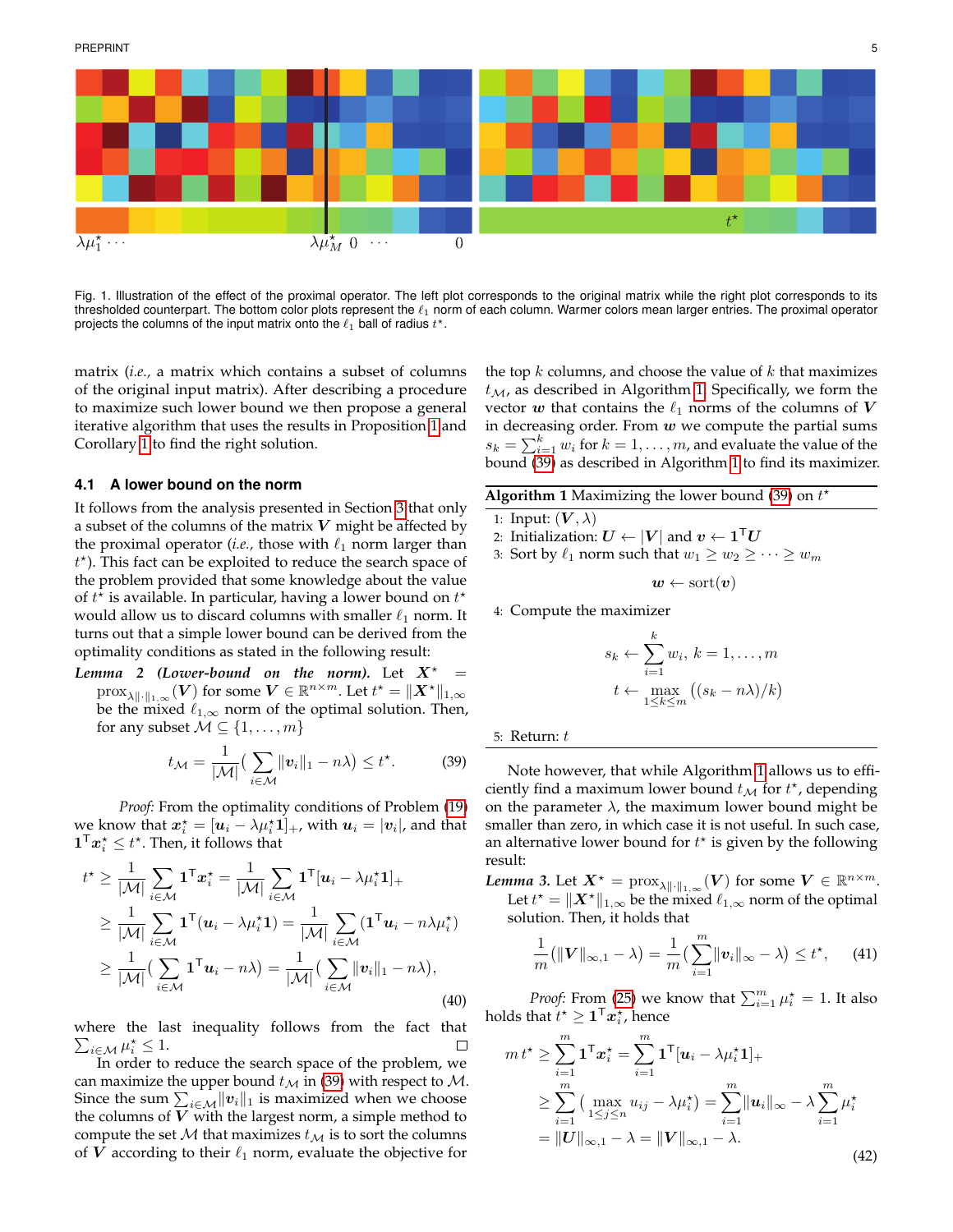Note that the bound in [\(41\)](#page-4-3) will be negative only if the optimal solution is the zero matrix since:

$$
||V||_{\infty,1} < \lambda \implies P_{||\cdot||_{\infty,1} \leq \lambda}(V) = V
$$
  

$$
\implies \text{prox}_{\lambda||\cdot||_{1,\infty}}(V) = 0.
$$
 (43)

#### **4.2 A general algorithm**

A general procedure for computing the proximal operator of the mixed  $\ell_{1,\infty}$  norm can be devised based on the optimality conditions of Proposition [1](#page-2-10) and the observation that, for a fixed  $t$ , the problem in [\(19\)](#page-2-7) boilds down to projecting the columns of U onto the  $\ell_1$  ball of radius t. A possible strategy for finding  $t^*$  is to start with a lower bound  $t$  for  $t^*$ , project each column of U whose  $\ell_1$  norm is above the current lower bound onto the  $\ell_1$  ball of radius t, update the value of the lower bound using [\(21\)](#page-2-12), and keep iterating until there are no further changes in  $t$  (see Algorithm [2\)](#page-5-0). This algorithm is guaranteed to converge to the optimal solution, as stated next.

**Algorithm 2** Proximal operator of mixed  $\ell_{1,\infty}$  norm:  $\mathrm{prox}_{\lambda\|\cdot\|_1}(\boldsymbol{V})$ 

<span id="page-5-0"></span>1: Initialization:  $U \leftarrow |V|$ 2: Compute lower bound on  $t$ 3: **do** 4:  $\mathcal{M}\text{-update: } \mathcal{M} \leftarrow \{i \,|\, t < \| \boldsymbol{u}_i \|_1 \}$ 5: **for** i ∈ M **do** 6: Projection onto the simplex:  $x_i \leftarrow P_{\|\cdot\|_1 \leq t}(\boldsymbol{u}_i)$ 7:  $\mathcal{J}_i$ -update:  $\mathcal{J}_i \leftarrow \{j \mid x_{ij} > 0\}$ 8: **end for** 9: t-update:  $t = \frac{\sum_{i \in \mathcal{M}} \frac{1}{|\mathcal{J}_i|} \sum_{j \in \mathcal{J}_i} u_{ij} - \lambda}{\sum_{i=1}^{\infty} \frac{1}{|\mathcal{J}_i|}}$ 9. *t*-update.  $t = \frac{\sum_{i \in \mathcal{M}} \frac{1}{|\mathcal{J}_i|}}{\sum_{i=1}^{m} \text{change}}$ 11: Compute proximal operator using Corollary [1.](#page-3-9)

*Proposition 2 (Convergence).* Algorithm [2](#page-5-0) converges to the proximal operator of the mixed  $\ell_{1,\infty}$  norm of matrix  $V$ in a finite number of iterations.

*Proof:* Observe that the algorithm produces a monotonic sequence of values for t that eventually converges to the optimal value  $t^*$ . To see this, note that for a given  $t$ , the projection onto the  $\ell_1$  ball has the form of [\(30\)](#page-3-6) that is,  $\bm{x}_i = \begin{bmatrix} \bm{u}_i \!-\! \lambda \mu_i \bm{1} \end{bmatrix}_\pm$  for some value  $\mu_i$ . Let  $\mu_i^\star$  denote the value at the optimal solution. Now since t is a lower bound on  $t^*$ then it is necessary the case that  $\mu_i \geq \mu_i^*$  (hence  $\mathcal{J}_i \subseteq \mathcal{J}_i^*$ ). Let  $\mathcal{J}_i$  denote the resulting sets after projecting onto the  $\ell_1$ ball of radius  $t$ . The new value  $t^+$  is then given by

$$
t^{+} = \frac{\sum_{i \in \mathcal{M}} \frac{1}{|\mathcal{J}_{i}|} \sum_{j \in \mathcal{J}_{i}} u_{ij} - \lambda}{\sum_{i \in \mathcal{M}} \frac{1}{|\mathcal{J}_{i}|}} = \frac{\sum_{i \in \mathcal{M}} \frac{1}{|\mathcal{J}_{i}|} \sum_{j \in \mathcal{J}_{i}} (u_{ij} - \mu_{i} \lambda + \mu_{i} \lambda) - \lambda}{\sum_{i \in \mathcal{M}} \frac{1}{|\mathcal{J}_{i}|}} = \frac{\sum_{i \in \mathcal{M}} \frac{1}{|\mathcal{J}_{i}|} t + \mu_{i} \lambda - \lambda}{\sum_{i \in \mathcal{M}} \frac{1}{|\mathcal{J}_{i}|}} = t + \lambda \frac{\sum_{i \in \mathcal{M}} \mu_{i} - 1}{\sum_{i \in \mathcal{M}} \frac{1}{|\mathcal{J}_{i}|}} \geq t,
$$
\n(44)

where the last inequality follows from the fact that  $\mu_i \geq \mu_i^*$ and  $\sum \mu_i^{\star} = 1$  (see [\(25\)](#page-3-8)). In fact, the inequality is strict and it

is satisfied with equality only when  $t = t^*$  since in that case the optimality conditions of Proposition [1](#page-2-10) are satisfied. Note that a change in  $t$  can only happen if there is a change in the sets  $\mathcal{J}_i$  or M. Since the number of possible sets is finite and due to the monotonicity of the values of  $t$  the algorithm terminates in a finite number of iterations. □

# **5 NUMERICAL EXPERIMENTS**

 $\Box$ 

#### **5.1 Complexity and implementation**

The complexity of Algorithm [2](#page-5-0) depends on the method used for computing the projection step onto the simplex and there exist different alternatives in the literature [\[16\]](#page-7-15). A naive implementation of the proposed algorithm can lead to a computationally inefficient method if at every iteration the projection step is computed from scratch. Alternatively, one could exploit previous estimates from one iteration to the next in order to improve the computational efficiency. In this paper we propose two different approaches for computing the projection step onto the simplex: the first one is based on sorting the columns of the matrix of absolute values that are affected by thresholding. In such case, the expected complexity of the method is dominated by the sorting operation and it is of  $O(mn \log n)$  operations. The second approach is based on an active set method based on Proposition [1.](#page-2-10) In fact, the projection onto the simplex part is equivalent to the one in [\[17\]](#page-7-16). While in the latter case the complexity analysis is not straightforward, we have experimentally observed it to be more efficient than the sorting-based one in most of the tested scenarios.

#### **5.2 Numerical validation**

In order to evaluate the computational complexity of the proposed algorithms we randomly generate matrices in  $\mathbb{R}^{n \times m}$  with independent and identically distributed random entries drawn from a uniform distribution  $\mathcal{U}([-0.5, 0.5])$ . We then apply the proposed implementations of Algorithm [2](#page-5-0) and label them "Sort" for the sorting-based implementation and "Active Set" for the one based on active sets to compute projections onto the mixed  $\ell_{\infty,1}$  ball for different radius values. We also compute the projections using the state of the art algorithms. In particular we compare to the method proposed in [\[8\]](#page-7-7) which we denote as "QT" and with the recently proposed root-search based methods of [\[13\]](#page-7-12), [\[18\]](#page-7-17) which we denote as "ST" (Steffensen) and "NT" (Newton), respectively. We record the execution time for different configurations (sizes) of the data matrix and for different values of the  $\ell_{\infty,1}$  ball radius. In our experiments, we choose the radius of the ball to be a fraction  $\alpha \in [0,1]$  of the true mixed norm of the matrix and compute the average computation time over 100 realizations. For the methods in [\[8\]](#page-7-7), [\[13\]](#page-7-12), [\[18\]](#page-7-17) we use the implementations provided by the authors. The results for different matrix sizes are displayed in Table [1.](#page-6-0) As it can be observed from the table, our two implementations achieve the best performance offering an improvement over the state of the art that ranges between one and two orders of magnitude.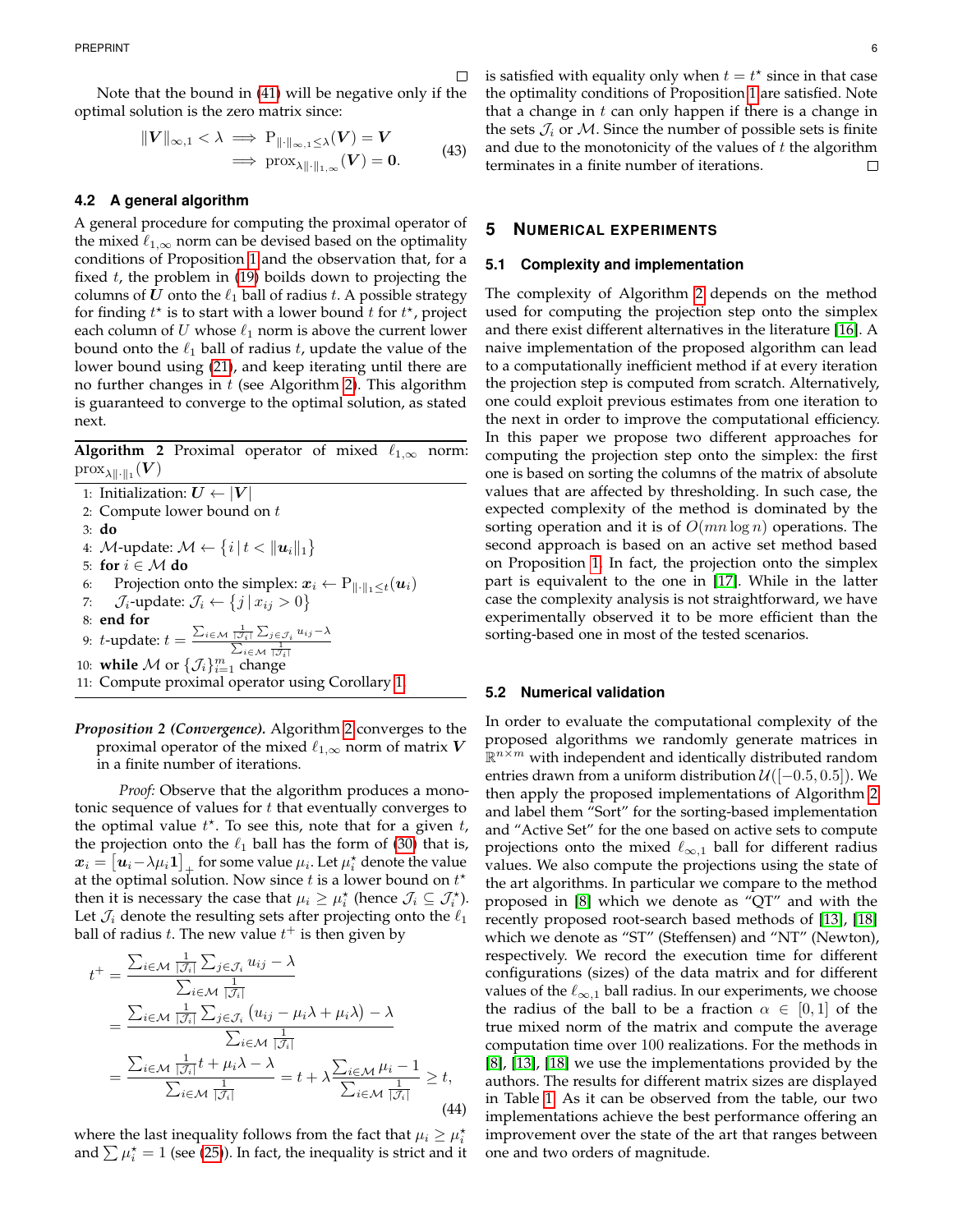TABLE 1

<span id="page-6-0"></span>Average execution time of the different methods in computing the projection onto the  $\ell_{\infty,1}$  ball. The computation time corresponds to an average over 100 realizations.

| <b>Size</b>         | $\alpha$  | ST           | NT           | QT           | Sort       | <b>Active Set</b> |
|---------------------|-----------|--------------|--------------|--------------|------------|-------------------|
| $100 \times 100$    | $10^{-4}$ | 3.51E-03     | 3.46E-03     | 1.69E-03     | 1.03E-04   | 9.61E-05          |
|                     | $10^{-3}$ | 1.33E-02     | 9.17E-03     | 1.70E-03     | 1.44E-04   | 1.35E-04          |
|                     | $10^{-2}$ | 5.11E-02     | 3.04E-02     | 1.71E-03     | 3.74E-04   | 3.64E-04          |
|                     | $10^{-1}$ | 5.49E-02     | 3.65E-02     | 1.73E-03     | 7.02E-04   | 6.94E-04          |
| $1000 \times 100$   | $10^{-4}$ | 9.23E-03     | 8.42E-03     | 1.97E-02     | 1.06E-03   | 1.04E-03          |
|                     | $10^{-3}$ | 3.81E-02     | 2.69E-02     | 1.96E-02     | 2.49E-03   | 2.47E-03          |
|                     | $10^{-2}$ | 1.19E-01     | 7.80E-02     | 1.96E-02     | 7.98E-03   | 8.01E-03          |
|                     | $10^{-1}$ | 1.16E-01     | 8.21E-02     | 1.96E-02     | 9.25E-03   | 9.28E-03          |
| $100 \times 1000$   | $10^{-4}$ | 8.60E-02     | $6.25E-02$   | 1.94E-02     | 8.88E-04   | 8.63E-04          |
|                     | $10^{-3}$ | 4.46E-01     | 2.60E-01     | $1.94E - 02$ | 1.28E-03   | 1.26E-03          |
|                     | $10^{-2}$ | 4.88E-01     | 3.19E-01     | 1.96E-02     | 3.56E-03   | 3.55E-03          |
|                     | $10^{-1}$ | 6.01E-01     | 3.96E-01     | 1.98E-02     | $6.82E-03$ | $6.82E-03$        |
| $1000 \times 1000$  | $10^{-4}$ | 4.48E-01     | 3.28E-01     | 2.41E-01     | 1.11E-02   | 1.09E-02          |
|                     | $10^{-3}$ | $1.41E + 00$ | 9.23E-01     | 2.40E-01     | 2.61E-02   | $2.62E-02$        |
|                     | $10^{-2}$ | $1.60E + 00$ | $1.14E + 00$ | 2.40E-01     | 8.24E-02   | 8.22E-02          |
|                     | $10^{-1}$ | $1.61E + 00$ | $1.17E + 00$ | 2.40E-01     | 9.56E-02   | 9.56E-02          |
| $10000 \times 1000$ | $10^{-4}$ | $1.55E+01$   | $1.01E + 01$ | $3.41E + 00$ | 1.18E-01   | 1.18E-01          |
|                     | $10^{-3}$ | $1.53E + 01$ | $1.06E + 01$ | $3.30E + 00$ | $2.62E-01$ | 2.63E-01          |
|                     | $10^{-2}$ | $1.83E + 01$ | $1.31E + 01$ | $3.33E + 00$ | 8.31E-01   | 8.31E-01          |
|                     | $10^{-1}$ | $1.97E + 01$ | $1.42E + 01$ | $3.33E + 00$ | 9.64E-01   | 9.64E-01          |

# **5.3 Application to cancer classification from gene expression data**

In this section we test our algorithms in the context of multi-task learning for the problem of cancer classification from gene expression data where the dimensionality of the feature vectors  $m$  is typically much larger than the number of samples  $p$ . We use the datasets provided in [\[19\]](#page-7-18) which consist of five curated datasets of different types of cancers as described in [\[19\]](#page-7-18). The datasets are briefly summarized in Table [2.](#page-6-1) We pose the classification problem as a multi-task learning problem. In particular, given a dataset of points with associated labels  $\mathcal{D} = \{(\boldsymbol{x}_i, c_i)\}_{i=1}^p$ , with  $\boldsymbol{x}_i \in \mathbb{R}^m$  and  $c_i \in \{0, \ldots, n\}$ , where *n* is the number of classes, we build a data matrix  $\boldsymbol{X}=[\boldsymbol{x}_1,\ldots,\boldsymbol{x}_p]^T$  and target label matrix  $\boldsymbol{Y} = [\boldsymbol{y}_1, \dots, \boldsymbol{y}_p]^T$  with

$$
\boldsymbol{y}_i = [y_{i1}, \dots, y_{in}]^\mathsf{T}, \quad y_{ij} = \left\{ \begin{array}{ll} 1 & j = c_i \\ 0 & \text{else} \end{array} \right. . \tag{45}
$$

<span id="page-6-1"></span>TABLE 2 Characterization summary of the used datasets, see [\[19\]](#page-7-18).

| Dataset             | Classes $n$ | Samples $p$ | Dimension $m$ |  |
|---------------------|-------------|-------------|---------------|--|
| Carcinom [20], [21] | 11          | 174         | 9182          |  |
| GLIOMA [22]         |             | 50          | 4434          |  |
| <b>LUNG</b> [23]    | 5           | 203         | 3312          |  |
| ALLAML [24]         |             | 72          | 7129          |  |
| Prostate-GE [25]    |             | 102         | 5966          |  |
|                     |             |             |               |  |

The problem is to predict the correct label for each class while enforcing feature sharing among them:

<span id="page-6-2"></span>
$$
\begin{array}{ll}\n\text{minimize} & \|Y - XW^T\|_F^2 \\
\text{subject to} & \|W\|_{\infty, 1} \leq \tau\n\end{array} \tag{46}
$$

Note that problem [\(46\)](#page-6-2) falls within the family of problems in [\(2\)](#page-0-0) which can be solved using a projected gradient descent strategy. For the projection step onto the  $\ell_{\infty,1}$  ball we use the sorting-based implementation of Algorithm [2.](#page-5-0)

We conducted an experiment using the datasets of Table [2](#page-6-1) where we center the data points (mean subtraction) and normalize them by dividing each coordinate by its standard deviation. For each dataset we split the data into 80% training and 20% testing and computed the average classification performance over 100 random data splits. Once we solve [\(46\)](#page-6-2) we use the following simple classification rule:

<span id="page-6-3"></span>
$$
\hat{c}_i = \underset{1 \leq j \leq n}{\text{argmax}} \hat{y}_{ij}, \quad \hat{\boldsymbol{Y}} = \boldsymbol{X}\boldsymbol{W}^T = [\hat{\boldsymbol{y}}_1, \dots, \hat{\boldsymbol{y}}_p]^T. \tag{47}
$$

In addition, we use the learned weights to identify relevant features and train a (kernel) support vector machine (SVM) classifier on the identified features. Features are sorted according to the Euclidean norm of the columns of  $W$  being the most relevant index the one with larger norm. For the multi-class problem we use a *one-versus-one* strategy with majority voting. We also provide a comparison with the  $\ell_{2,1}$ norm based feature selection method of [\[19\]](#page-7-18) for which we used the implementation provided by the authors. The  $\ell_{\infty,1}$ ball radius  $\tau$  in [\(46\)](#page-6-2) as well as the regularization parameter for the method in [\[19\]](#page-7-18) were chosen using a grid search. The average classification accuracy of both methods the classification rule [\(47\)](#page-6-3) are summarized in Table [3.](#page-7-23) As it can be appreciated we observe that the proposed method using the  $\ell_{\infty,1}$  norm achieves better classification accuracy than the method based on the  $\ell_{2,1}$  proposed in [\[19\]](#page-7-18). It is important to note that the differences are more pronounced in multi-class problems than in binary ones indicating as expected, that the  $\ell_{\infty,1}$  norm encourages the discovery of variables that are most correlated.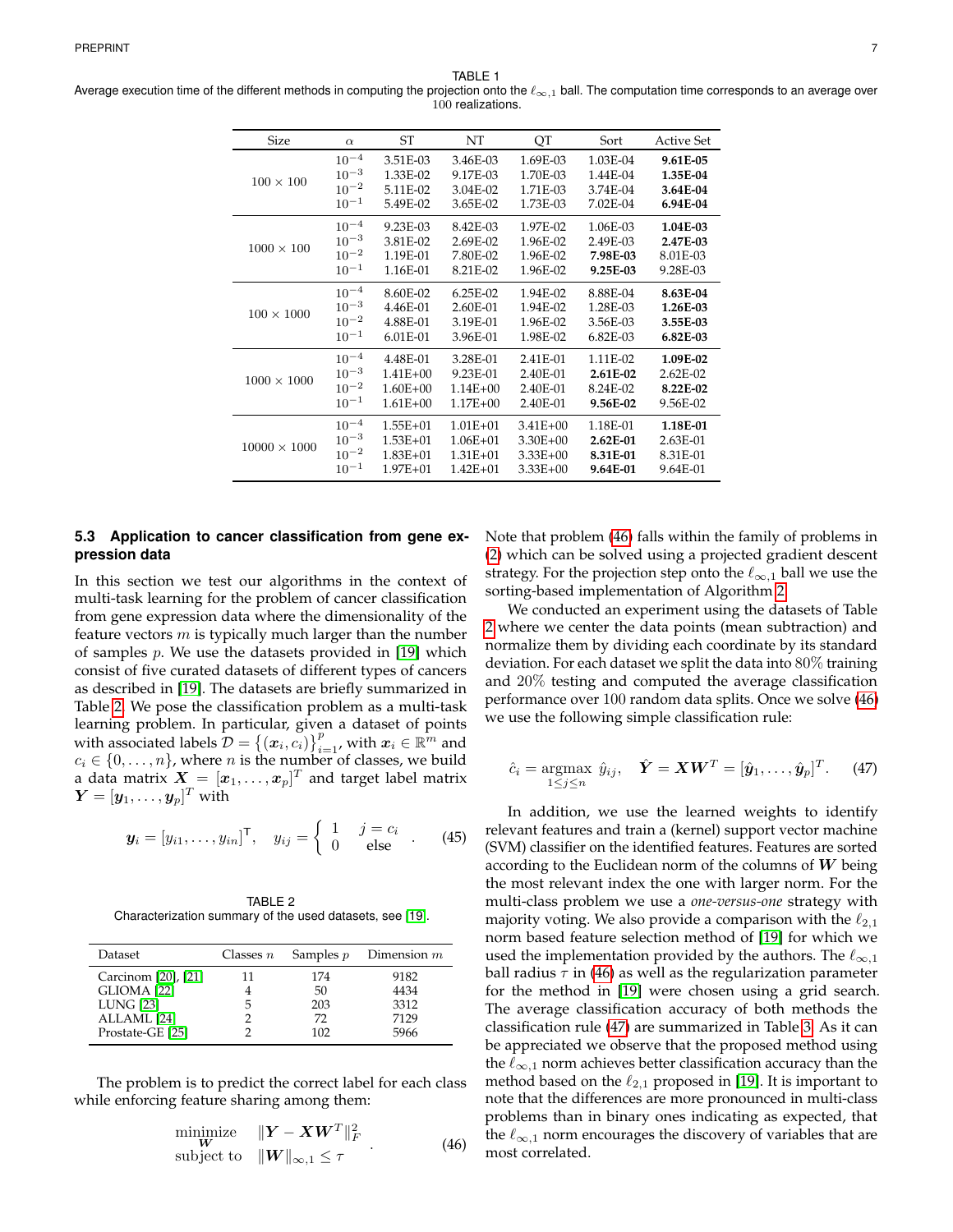TABLE 3 Average classification accuracy using criterion [\(47\)](#page-6-3).

<span id="page-7-23"></span>

| Dataset                      | Carcinom     | GLIOMA      | LUNG.       | ALLAML      | Prostate-GE |
|------------------------------|--------------|-------------|-------------|-------------|-------------|
|                              | [11 classes] | [4 classes] | [5 classes] | [2 classes] | [2 classes] |
| $\ell_{2.1}$ (Nie et al.)    | 95.50        | 68.90       | 76.95       | 92.36       | 93.25       |
| $\ell_{\infty,1}$ (Proposed) | 97.74        | 78.50       | 83.28       | 95.07       | 93.65       |

We also report the classification results using an SVM classifier and for different number of features used. The results are displayed in Fig. [2](#page-8-2) for all datasets. We can observe the superior performance of the proposed scheme in selecting relevant features for the discrimination task. Again the performance gap is generally more pronounced on those datasets with more than two classes.

# **6 CONCLUSIONS**

In this paper we have analyzed in detail the proximity operator of the mixed  $\ell_{1,\infty}$  matrix norm. We have provided simple expressions for its computation that generalize the well-known soft-thresholding algorithm. By exploiting the duality relationship to the  $\ell_{\infty,1}$  norm we also derive the projection operator onto the mixed  $\ell_{\infty,1}$  norm. In addition, we have proposed a general algorithm for the computation of the proximal operator and two particular implementations that can be orders of magnitude faster than the state of the art making them particularly suitable for large-scale problems. We have also illustrated the application of the  $\ell_{\infty,1}$  norm for biomarker discovery (feature selection) for the problem of cancer classification from gene expression data.

#### **ACKNOWLEDGMENT**

This research was supported in part by the Northrop Grumman Mission Systems Research in Applications for Learning Machines (REALM) initiative.

# **REFERENCES**

- <span id="page-7-0"></span>[1] J. Nocedal and S. J. Wright, *Numerical Optimization*, 2nd ed. New York, NY, USA: Springer, 2006.
- <span id="page-7-1"></span>[2] S. Boyd and L. Vandenberghe, *Convex Optimization*. New York, NY, USA: Cambridge University Press, 2004.
- <span id="page-7-2"></span>[3] P. L. Combettes and J.-C. Pesquet, "Proximal Splitting Methods in Signal Processing," in *Fixed-Point Algorithms for Inverse Problems in Science and Engineering*, H. Bauschke, R. Burachik, P. Combettes, V. Elser, D. Luke, and H. Wolkowicz, Eds. Springer, 2011, pp. 185–212. [Online]. Available:<https://hal.inria.fr/hal-00643807>
- <span id="page-7-3"></span>[4] F. Bach, R. Jenatton, J. Mairal, and G. Obozinski, "Optimization with sparsity-inducing penalties," *Foundations and Trends® in Machine Learning*, vol. 4, no. 1, pp. 1–106, 2012. [Online]. Available: <http://dx.doi.org/10.1561/2200000015>
- <span id="page-7-4"></span>[5] N. Parikh and S. Boyd, "Proximal algorithms," *Foundations and Trends® in Optimization*, vol. 1, no. 3, pp. 127–239, 2014. [Online]. Available:<http://dx.doi.org/10.1561/2400000003>
- <span id="page-7-5"></span>[6] G. Obozinski, B. Taskar, and M. I. Jordan, "Joint covariate selection and joint subspace selection for multiple classification problems," *Statistics and Computing*, vol. 20, no. 2, pp. 231–252, 2010. [Online]. Available:<http://dx.doi.org/10.1007/s11222-008-9111-x>
- <span id="page-7-6"></span>[7] B. A. Turlach, W. N. Venables, and S. J. Wright, "Simultaneous variable selection," *Technometrics*, vol. 47, no. 3, pp. 349–363, Aug. 2005.
- <span id="page-7-7"></span>A. Quattoni, X. Carreras, M. Collins, and T. Darrell, "An Efficient Projection for l1,<sup>∞</sup> Regularization," in *Proceedings of the 26th Annual International Conference on Machine Learning*, ser. ICML '09. New York, NY, USA: ACM, 2009, pp. 857–864. [Online]. Available: <http://doi.acm.org/10.1145/1553374.1553484>
- <span id="page-7-8"></span>[9] E. Elhamifar, G. Sapiro, and R. Vidal, "See all by looking at a few: Sparse modeling for finding representative objects," in *IEEE Conference on Computer Vision and Pattern Recognition*, 2012.
- <span id="page-7-9"></span>[10] I. Dokmanić and R. Gribonval, "Beyond moore-penrose part I: generalized inverses that minimize matrix norms, *CoRR*, vol. abs/1706.08349, 2017. [Online]. Available: [http:](http://arxiv.org/abs/1706.08349) [//arxiv.org/abs/1706.08349](http://arxiv.org/abs/1706.08349)
- <span id="page-7-10"></span>[11] I. Dokmanić and R. Gribonval, "Concentration of the frobenius norm of generalized matrix inverses," *SIAM Journal on Matrix Analysis and Applications*, vol. 40, no. 1, pp. 92–121, 2019.
- <span id="page-7-11"></span>[12] S. Sra, "Fast projections onto  $\ell_{1,q}$ -norm balls for grouped feature selection," in *Machine Learning and Knowledge Discovery in Databases*. Berlin, Heidelberg: Springer Berlin Heidelberg, 2011, pp. 305–317.
- <span id="page-7-12"></span>[13] G. Chau, B. Wohlberg, and P. Rodríguez, "Fast projection onto the `∞,<sup>1</sup> mixed norm ball using steffensen root search," in *Proceedings of IEEE International Conference on Acoustics, Speech, and Signal Processing (ICASSP)*, Calgary, Alberta, Canada, Apr. 2018, pp. 4694– 4698.
- <span id="page-7-13"></span>[14] J. J. Moreau, "Proximité et dualtité dans un espace Hilbertien," *Bulletin de la Societé Mathématique de France*, vol. 93, pp. 273–299, 1965.
- <span id="page-7-14"></span>[15] D. P. Palomar and J. R. Fonollosa, "Practical algorithms for a family of waterfilling solutions," *IEEE Transactions on Signal Processing*, vol. 53, no. 2, pp. 686–695, Feb 2005.
- <span id="page-7-15"></span>[16] L. Condat, "Fast projection onto the simplex and the  $\ell_1$  ball," *Mathematical Programming*, vol. 158, no. 1, pp. 575–585, 2016. [Online]. Available:<http://dx.doi.org/10.1007/s10107-015-0946-6>
- <span id="page-7-16"></span>[17] C. Michelot, "A Finite Algorithm for Finding the Projection of a Point onto the Canonical Simplex of  $\mathbb{R}^n$ ," *Journal of Optimization Theory and Applications*, vol. 50, no. 1, pp. 195–200, 1986.
- <span id="page-7-17"></span>[18] G. Chau, B. Wohlberg, and P. Rodríguez, "Efficient projection onto the  $\ell_{\infty,1}$  mixed-norm ball using a newton root search method, *SIAM Journal on Imaging Sciences*, 2019, accepted for publication.
- <span id="page-7-18"></span>[19] F. Nie, H. Huang, X. Cai, and C. H. Ding, "Efficient and Robust Feature Selection via Joint  $\ell_{2.1}$ -Norms Minimization," in *Proceedings of the 23rd International Conference on Neural Information Processing Systems - Volume 2*, ser. NIPS'10. USA: Curran Associates, Inc., 2010, pp. 1813–1821.
- <span id="page-7-19"></span>[20] A. I. Su, J. B. Welsh, L. M. Sapinoso, S. G. Kern, P. Dimitrov, H. Lapp, P. G. Schultz, S. M. Powell, C. A. Moskaluk, H. F. Frierson, and G. M. Hampton, "Molecular classification of human carcinomas by use of gene expression signatures," *Cancer Research*, vol. 61, no. 20, pp. 7388–7393, 2001. [Online]. Available: <http://cancerres.aacrjournals.org/content/61/20/7388>
- <span id="page-7-20"></span>[21] K. Yang, Z. Cai, J. Li, and G. Lin, "A stable gene selection in microarray data analysis." *BMC Bioinformatics*, vol. 7, pp. 228 – 243, 2006. [Online]. [http://search.ebscohost.com.proxy1.library.jhu.edu/login.aspx?](http://search.ebscohost.com.proxy1.library.jhu.edu/login.aspx?direct=true&db=asn&AN=43698712&site=ehost-live&scope=site) [direct=true&db=asn&AN=43698712&site=ehost-live&scope=site](http://search.ebscohost.com.proxy1.library.jhu.edu/login.aspx?direct=true&db=asn&AN=43698712&site=ehost-live&scope=site)
- <span id="page-7-21"></span>[22] C. L. Nutt, D. R. Mani, R. A. Betensky, P. Tamayo, J. G. Cairncross, C. Ladd, U. Pohl, C. Hartmann, M. E. McLaughlin, T. T. Batchelor, P. M. Black, A. von Deimling, S. L. Pomeroy, T. R. Golub, and D. N. Louis, "Gene expression-based classification of malignant gliomas correlates better with survival than histological classification," *Cancer Research*, vol. 63, no. 7, pp. 1602–1607, 2003. [Online]. Available:<http://cancerres.aacrjournals.org/content/63/7/1602>
- <span id="page-7-22"></span>[23] A. Bhattacharjee, W. G. Richards, J. Staunton, C. Li, S. Monti, P. Vasa, C. Ladd, J. Beheshti, R. Bueno, M. Gillette, M. Loda, G. Weber, E. J. Mark, E. S. Lander, W. Wong, B. E. Johnson, T. R. Golub, D. J. Sugarbaker, and M. Meyerson, "Classification of human lung carcinomas by mrna expression profiling reveals distinct adenocarcinoma subclasses," *Proceedings of the National Academy of Sciences of the United States of America*, vol. 98, no. 24, pp. 13 790–13 795, 2001. [Online]. Available: <http://www.jstor.org/stable/3057173>